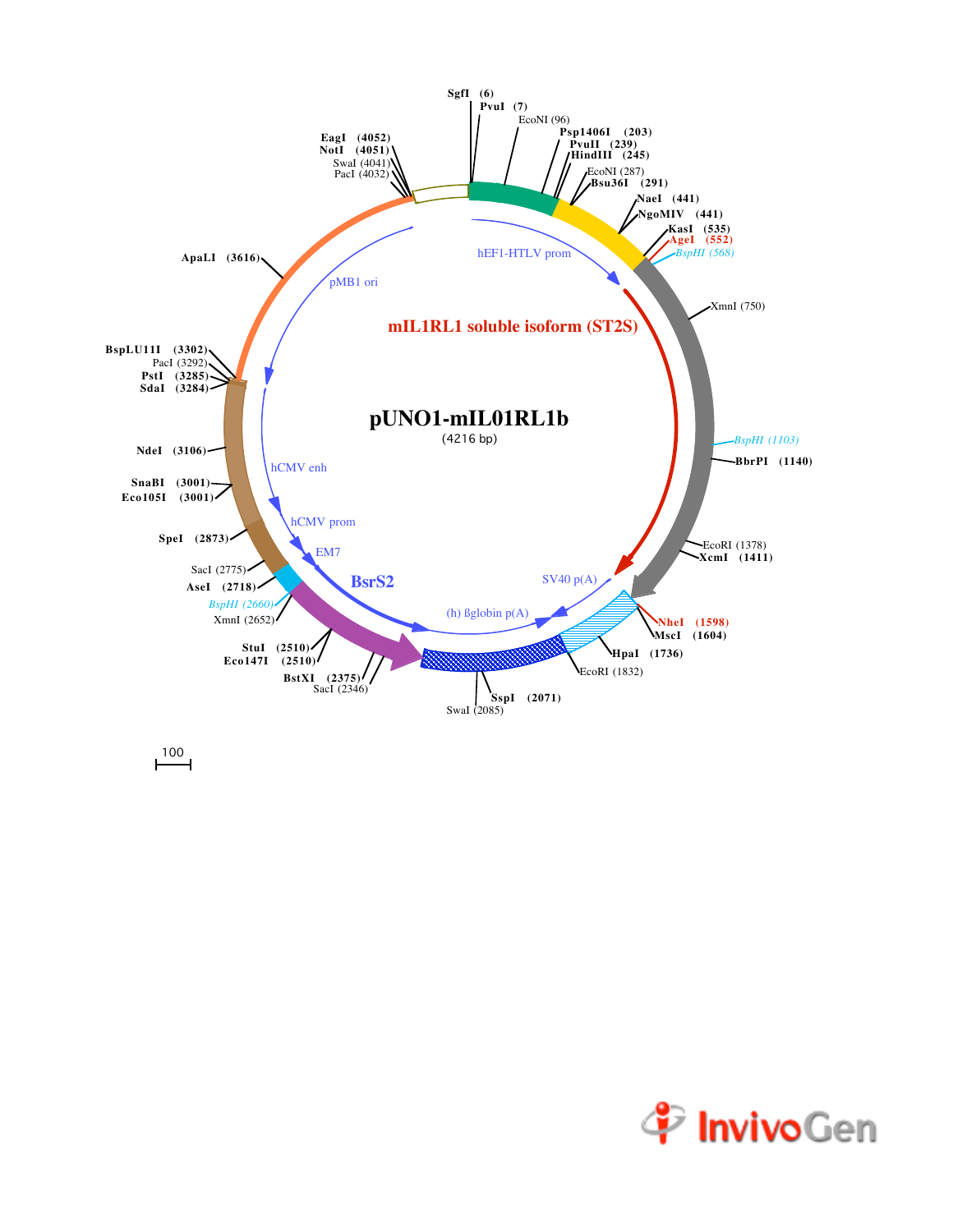**SgfI (6) PvuI (7)**

EcoNI (96)

|                 | 1 GGATCTGCGATCGCTCCGGTGCCCGTCAGTGGGCAGAGCGCACATCGCCCACAGTCCCCGAGAAGTTGGGGGGAGGGGTCGGCAATTGAACGGGTGCCTA                                                                                                                                                                                                                                                                                                                                                                                                                                                                                                                                                                                                                                                                                      |
|-----------------|---------------------------------------------------------------------------------------------------------------------------------------------------------------------------------------------------------------------------------------------------------------------------------------------------------------------------------------------------------------------------------------------------------------------------------------------------------------------------------------------------------------------------------------------------------------------------------------------------------------------------------------------------------------------------------------------------------------------------------------------------------------------------------------------|
|                 | 101 GAGAAGGTGGCGCGGGGTAAACTGGGAAAGTGATGTCGTGTACTGGCTCCGCCTTTTTCCCGAGGGTGGGGAGAACCGTATATAAGTGCAGTAGTCGCC                                                                                                                                                                                                                                                                                                                                                                                                                                                                                                                                                                                                                                                                                     |
|                 | $HindIII$ (245)<br>Bsu36I (291)<br>Psp1406I (203)<br>PvuII $(239)$<br>EcoNI (287)                                                                                                                                                                                                                                                                                                                                                                                                                                                                                                                                                                                                                                                                                                           |
|                 | 301 GCCATCCACGCCGGTTGAGTCGCGTTCTGCCGCCTCCCGCCTGTGGTGCCTCCTGAACTGCGTCCGCCGTCTAGGTAAGTTTAAAGCTCAGGTCGAGACC                                                                                                                                                                                                                                                                                                                                                                                                                                                                                                                                                                                                                                                                                    |
|                 | NaeI (441)<br>$NgoMIV$ (441)                                                                                                                                                                                                                                                                                                                                                                                                                                                                                                                                                                                                                                                                                                                                                                |
|                 | KasI (535)<br>AgeI $(552)$<br>BspHI(568)<br>1 M I D R O R M G L W                                                                                                                                                                                                                                                                                                                                                                                                                                                                                                                                                                                                                                                                                                                           |
|                 | 601 GCTTTGGCAATTCTGACACTTCCCATGTATTTGACAGTTACGGAGGGCAGTAAATCGTCCTGGGGTCTGGAAAATGAGGCTTTAATTGTGAGATGCCCCC<br>V T E G S K S S W G L E<br>11 A L A I L T L P<br>N.<br>E.<br>A L<br>$\vee$<br>R C P<br>M<br>Y<br>L.<br>T<br>XmnI (750)                                                                                                                                                                                                                                                                                                                                                                                                                                                                                                                                                          |
| 77▶             | 701 AAAGAGGACGCTCGACTTATCCTGTGGAATGGTATTACTCAGATACAAATGAAAGTATTCCTACTCAAAAAAGAAATCGGATCTTTGTCTCAAGAGATCG<br>44 Q R G R S T Y P V E W Y Y S D T N E S I P T Q K R N R I F V S R D R<br>801 TCTGAAGTTTCTACCAGCCAGAGTGGAAGACTCTGGGATTTATGCTTGTGTTATCAGAAGCCCCAACTTGAATAAGACTGGATACTTGAATGTCACCATA<br>L K F L P A R V E D S G I Y A C V I R S P N L N K T G Y L N<br>V T<br>901 CATAAAAAGCCGCCAAGCTGCAATATCCCTGATTATTTGATGTACTCGACAGTACGTGGATCAGATAAAAATTTCAAGATAACGTGTCCAACAATTGACC<br>S C<br>I P D Y L M Y S T V R G S D K N F<br>H K K P P<br>N<br>KI<br>T C<br>1001 TGTATAATTGGACAGCACCTGTTCAGTGGTTTAAGAACTGCAAAGCTCTCCAAGAGCCAAGGTTCAGGGCACACAGGTCCTACTTGTTCATTGACAACGT<br>144▶L Y N W T A P V Q W F K N C K A L Q E P R F R A H R<br>S.<br>Y<br>D.<br><b>BspHI</b> (1103)<br>BbrPI (1140) |
| 177<br>$211$ K  | 1101 GACTCATGATGATGAAGGTGACTACACTTGTCAATTCACACACGTGGAGAATGGAACCAACTACATCGTGACCGCCACCAGATCATTCACAGTTGAAGAA<br>T H D D E G D Y T C Q F T H V E N G T N Y I V T A T R S F T V E<br>1201 AAAGGCTTTTCTATGTTTCCAGTAATTACAAATCCTCCATACAACCACACAATGGAAGTGGAAATAGGAAAACCAGCAAGTATTGCCTGTTCAGCTTGCT<br>G<br>- F<br>F P V I T N P P Y N H T M E V E<br>G K P A S I A C S A C<br>S M                                                                                                                                                                                                                                                                                                                                                                                                                    |
| 244 F F<br>277▶ | EcoRI (1378)<br>1301 TTGGCAAAGGCTCTCACTTCTTGGCTGATGTCCTGTGGCAGATTAACAAAACAGTAGTTGGAAATTTTGGTGAAGCAAGAATTCAAGAAGAGGAAGGTCG<br>G K G S H F L A D V L W O I N K T V V G N F G E A R I O E E E G R<br>XcmI (1411)<br>1401 AAATGAAAGTTCCAGCAATGACATGGATTGTTTAACCTCAGTGTTAAGGATAACTGGTGTGACAGAAAAGGACCTGTCCCTGGAATATGACTGTCTGGCC<br>NESSSNDMDCLTSVLRITGVTEKDLSLEYDCLA                                                                                                                                                                                                                                                                                                                                                                                                                             |
|                 | <b>NheI</b> (1598)<br>1501 CTGAACCTTCATGGCATGATAAGGCACACCATAAGACTGAGAAGGAAACAACCAAGTAAGGAGTGTCCCTCACACATTGCTTGAATAAAT GGCTGAATGC<br>311 L N L H G M I R H T I R L R R K O P S K E C P S H<br>$\overline{A}$ $\bullet$<br>MscI (1604)<br>1601 TAGCTGGCCAGACATGATAAGATACATTGATGAGTTTGGACAAACCACAACTAGAATGCAGTGAAAAAATGCTTTATTTGTGAAATTTGTGATGCTATT                                                                                                                                                                                                                                                                                                                                                                                                                                            |
|                 | HpaI (1736)                                                                                                                                                                                                                                                                                                                                                                                                                                                                                                                                                                                                                                                                                                                                                                                 |
|                 | EcoRI (1832)<br>1801 AAAGCAAGTAAAACCTCTACAAATGTGGTATGGAATTCTAAAATACAGCATAGCAAAACTTTAACCTCCAAATCAAGCCTCTACTTGAATCCTTTTCTGA                                                                                                                                                                                                                                                                                                                                                                                                                                                                                                                                                                                                                                                                   |
|                 | 1901 GGGATGAATAAGGCATAGGCATCAGGGGCTGTTGCCAATGTGCATTAGCTGTTTGCAGCCTCACCTTCTTTCATGGAGTTTAAGATATAGTGTATTTTCC                                                                                                                                                                                                                                                                                                                                                                                                                                                                                                                                                                                                                                                                                   |
|                 | SspI (2071)<br>SwaI (2085)<br>2001 CAAGGTTTGAACTAGCTCTTCATTTCTTTATGTTTTAAATGCACTGACCTCCCACATTCCCTTTTTAGTAAAATATTCAGAAATAATTTAAATACATCAT                                                                                                                                                                                                                                                                                                                                                                                                                                                                                                                                                                                                                                                     |
|                 | 2101 TGCAATGAAAATAAATGTTTTTTATTAGGCAGAATCCAGATGCTCAAGGCCCTTCATAATATCCCCCAGTTTAGTAGTTGGACTTAGGGAACAAAGGAAC                                                                                                                                                                                                                                                                                                                                                                                                                                                                                                                                                                                                                                                                                   |
|                 | 2201 CTTTAATAGAAATTGGACAGCAAGAAAGCGAGCTTCTAGCTTTAGTTCCTGGTGTACTTGAGGGGGATGAGTTCCTCAATGGTGGTTTTGACCAGCTTGC<br>1411 .<br>N R T Y K L P I L E<br>E.<br>T T K V L K G<br>and the                                                                                                                                                                                                                                                                                                                                                                                                                                                                                                                                                                                                                |
|                 | SacI (2346)<br><b>BstXI</b> (2375)<br>2301 CATTCATCTCAATGAGCACAAAGCAGTCAGGAGCATAGTCAGAGATGAGCTCTCTGCACATGCCACAGGGGCTGACCACCCTGATGGATCTGTCCACCTC<br>1214 N M E<br>I L V F C D P A Y D S I L E R C M G C P S V V R<br>-S<br>R<br>DVE<br>88 I D S Y P H R V A V I T D F D K O G N S V A S G I A I A E A C V T V<br>Stul (2510)                                                                                                                                                                                                                                                                                                                                                                                                                                                                 |
|                 | Eco147I (2510)<br>2501 CTGCCAATGTAGGCCTCAATGTGGACAGCAGAGATGATCTCCCCAGTCTTGGTCCTGATGGCCGCCCCGACATGGTGCTTGTTGTCCTCATAGAGCATGG<br>54¶R G I Y A E I H V A S I I E G T K T R I A A G V H H K N D E Y L M T<br><b>BspHI</b> (2660)                                                                                                                                                                                                                                                                                                                                                                                                                                                                                                                                                                |
|                 | XmnI (2652)<br>2601 TGATCTTCTCAGTGGCGACCTCCACCAGCTCCAGATCCTGCTGAGAGATGTTGAAGGTCTTCATGATGGCCCTCCTATAGTGAGTCGTATTATACTATGC                                                                                                                                                                                                                                                                                                                                                                                                                                                                                                                                                                                                                                                                    |

I K E T A V E V L E L D Q Q S I N F T K M

2 1